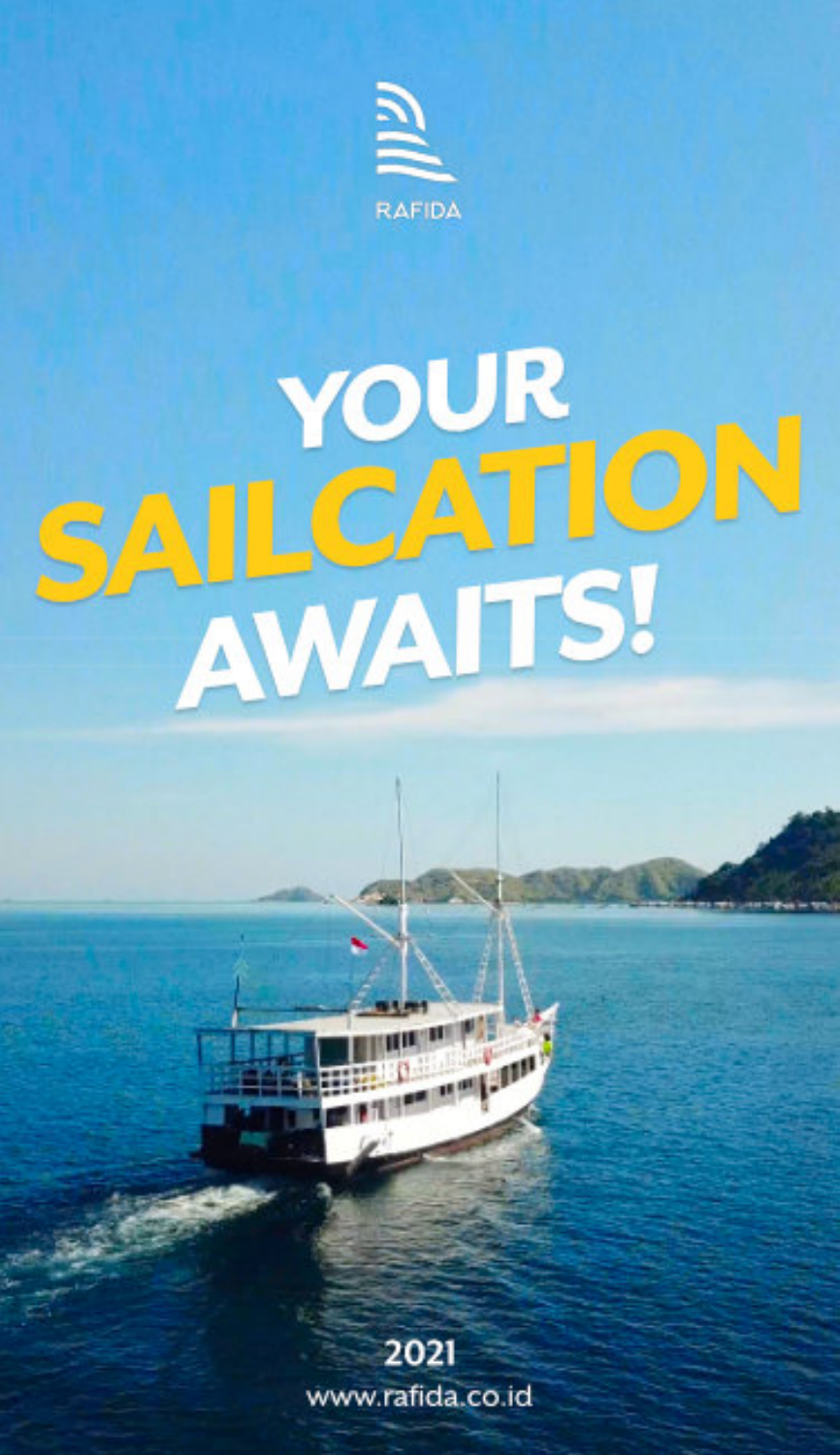## **MEET RAFIDA!**

**Rafida is not a place if you want to indulge yourself in material things. It's the place to come if you want to strip some material things to get the essentials that hard to get in everyday life.**



**RAFIDA IN NUMBERS** Length: 28m • Width: 5m • Passenger capacity: 12 • Staterooms: 4 • Year built: 2017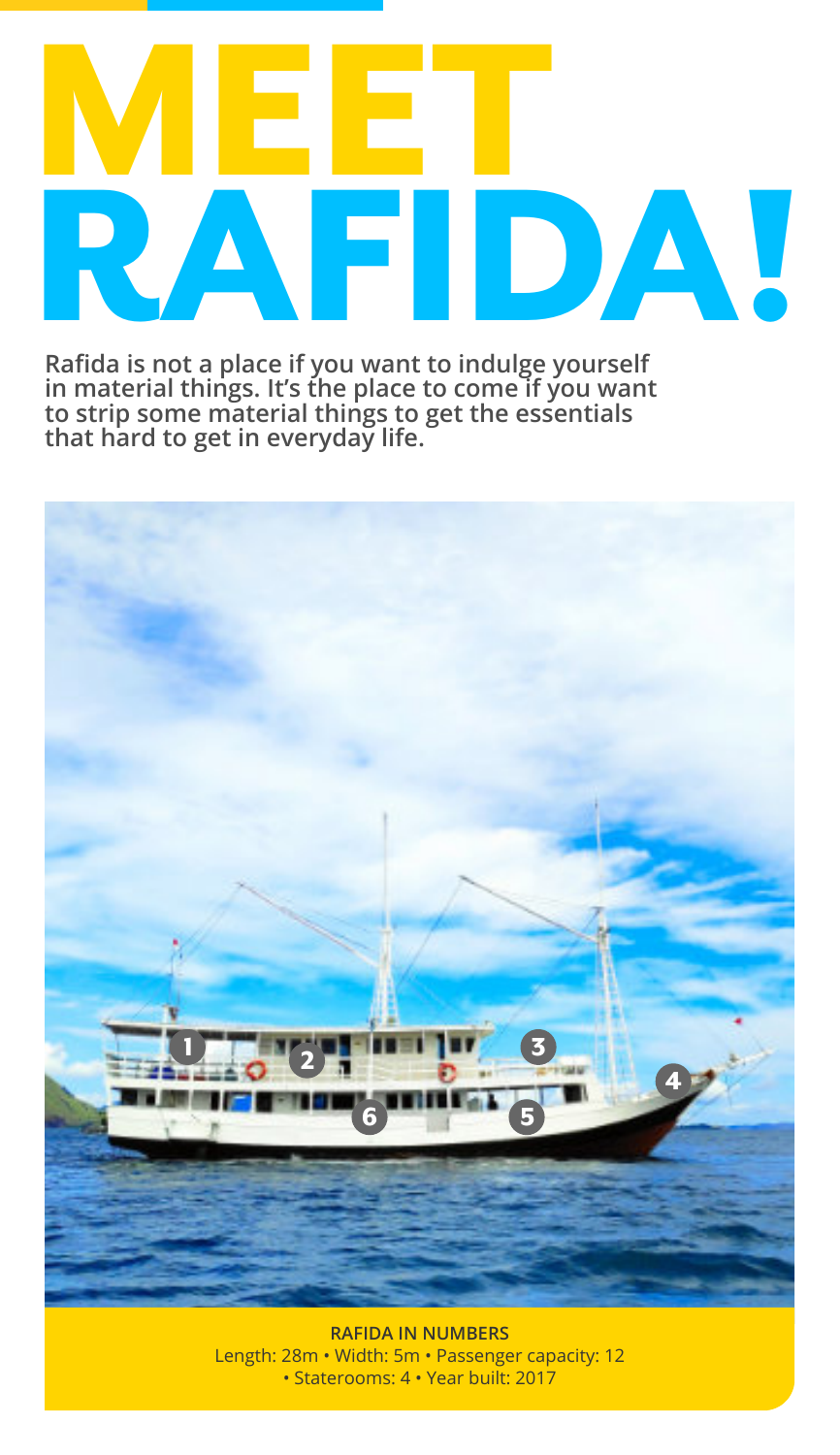

**Ocean-view, Spacious Lounge** provides a beautiful setting for hanging out.



**Padar & Rinca Suite** clean, spacious cabin to rest



**Front Deck** sun tanning and star gazing spot



**Bow** photo spot for the one who feels adventures



**Dining Room** Japanese style dining table



**Family Room** even the most energetic sea-lovers need time to catch their breath.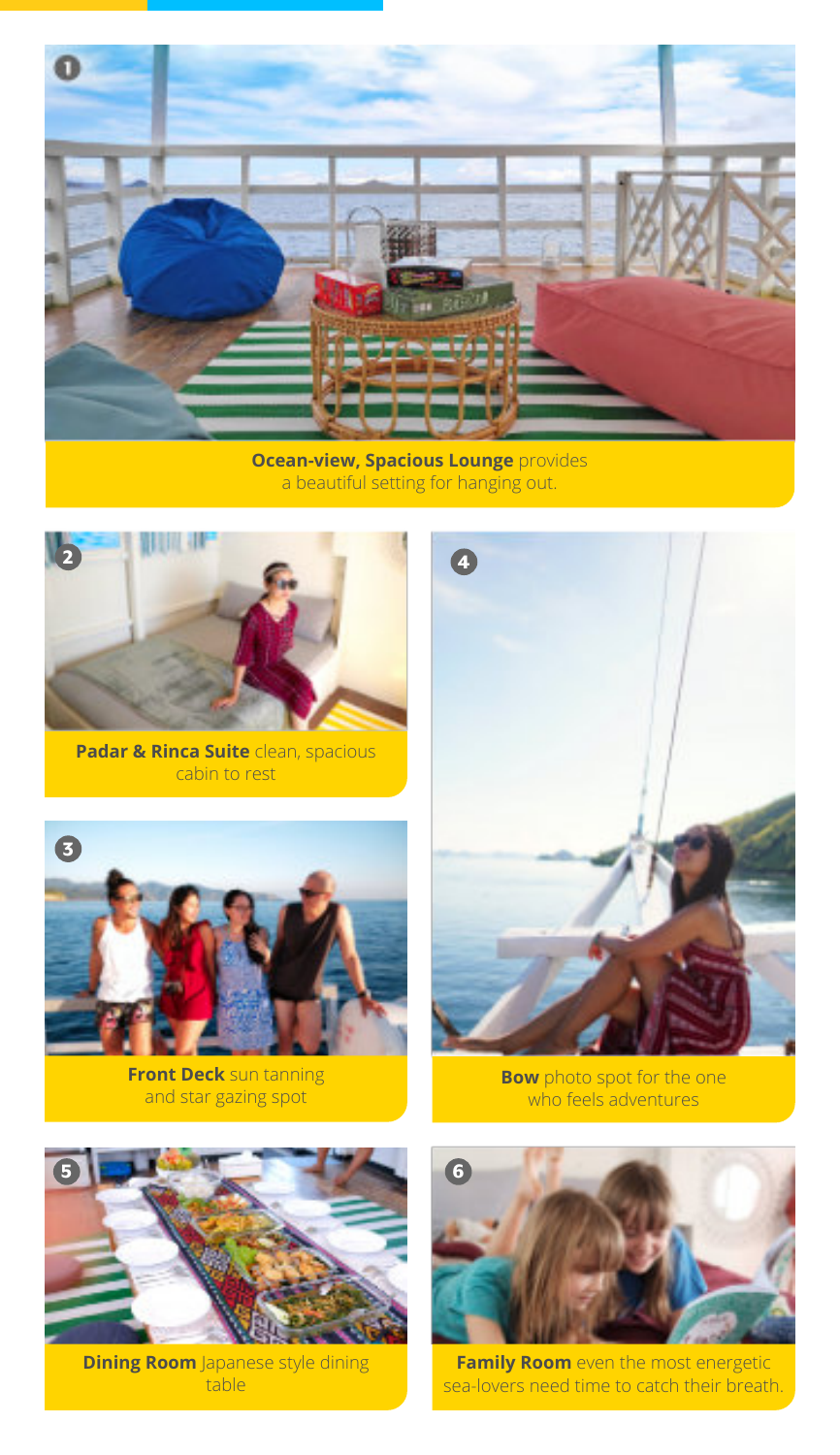# **STATE ROOMS**

**Clean, comfortable and lots of view cabins to rest, relax or recharge your batteries after a full day of wonderful activities.**



Approx. 6,3 sqm | Occupancy 2 | 2<sup>nd</sup> Floor Private room • Queen bed • Air-conditioning • Ocean view window

#### **KELOR & KANAWA FAMILY ROOMS**

Approx. 10,4 sqm | Occupancy 4 | 1<sup>st</sup> Floor

Family room • 1 queen bed, 2 single bed • Air-conditioning





#### **BATHROOMS**

3 Shared bathroom • Fresh water shower • Towel hanger • Body soap & shampoo • Amenities holder • Close coupled toilet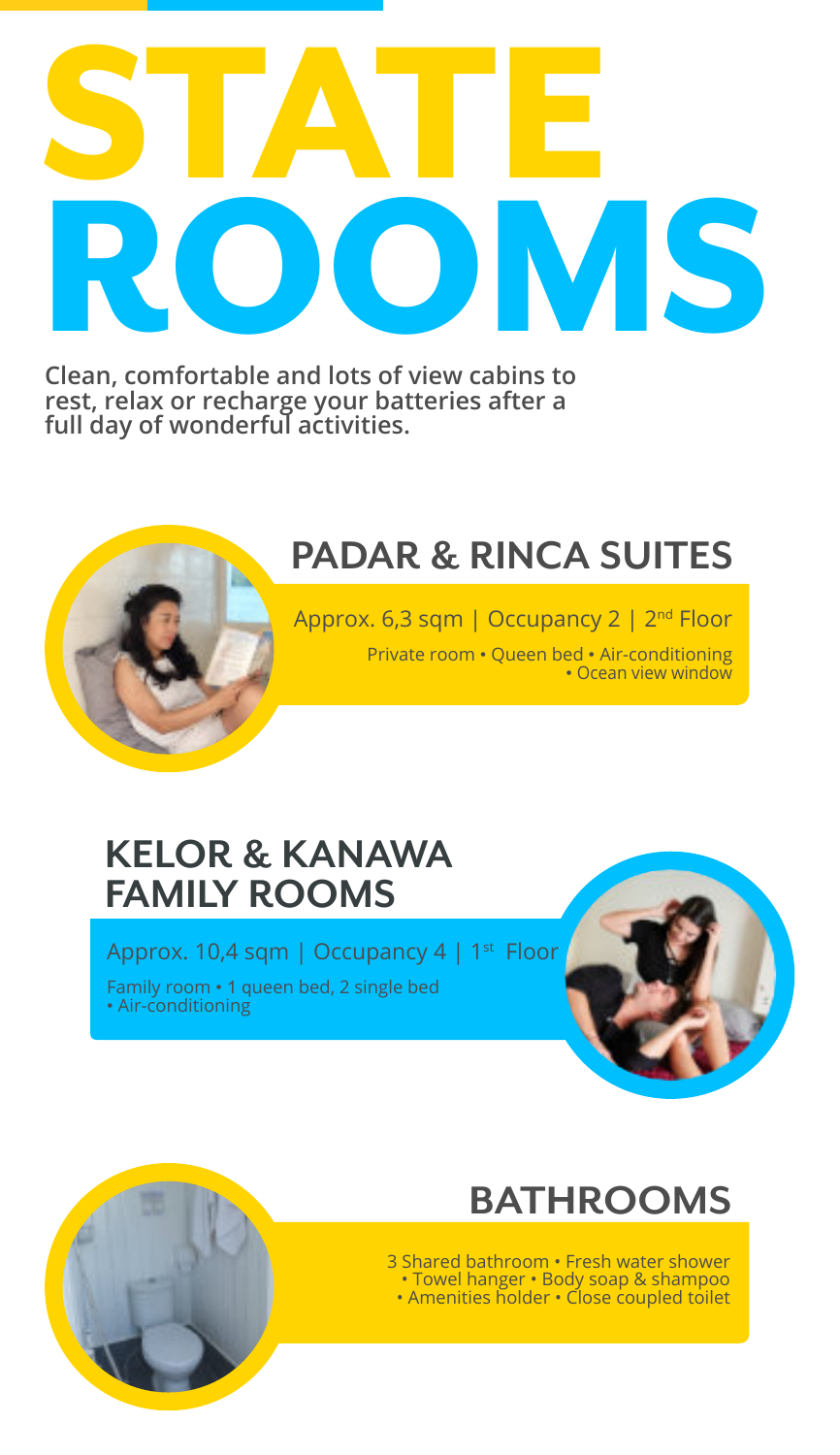



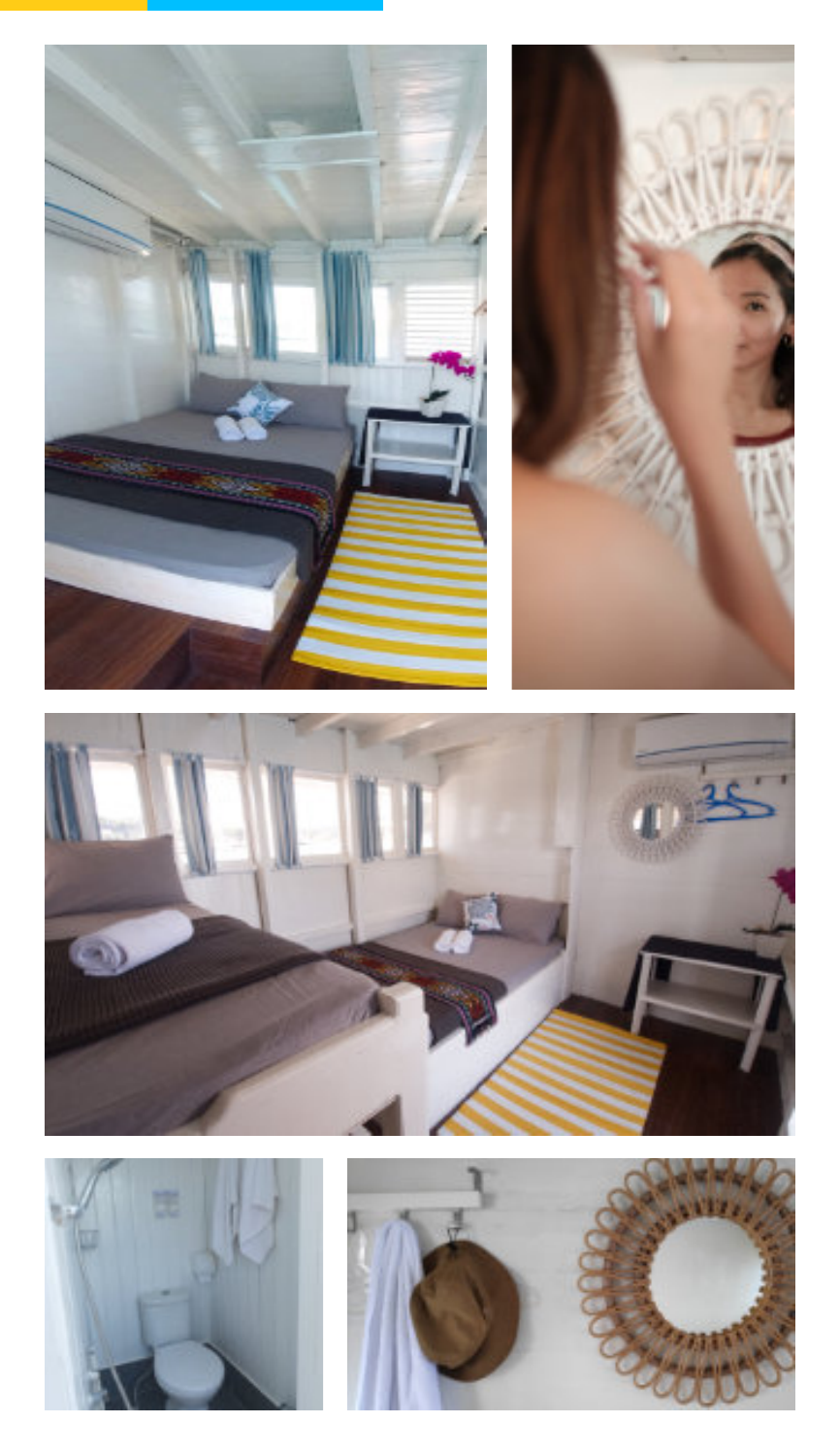# **DECK PLAN**

**Build** 2017 **Constructed from** Ironwood & teak

**Length** 28 meter **Beam** 5 meter **Engine** Mitsubishi 6D16 **Backup Engine** Isuzu P110 **Aux. Engine** Isuzu 22.5 kVA

**Cruising Speed** 8 knot **Crew** 6 person **Fresh Water Tank** 4 ton **Life Raft** 1 (@25 person) **Life Vest** 25 **Fire Extinguisher** 4 **Dinghy** 7 meter long **Guests** up to 12 2 private suite @ 2 persons 2 family room @ 4 persons

**All the rooms** are equipped with an individually adjustable air conditioning system

**Shared Bathroom** 3 shower & close coupled toilet

Standard **Kitchen**

Japanese Style **Dining Room**

Breezy **Lounge**